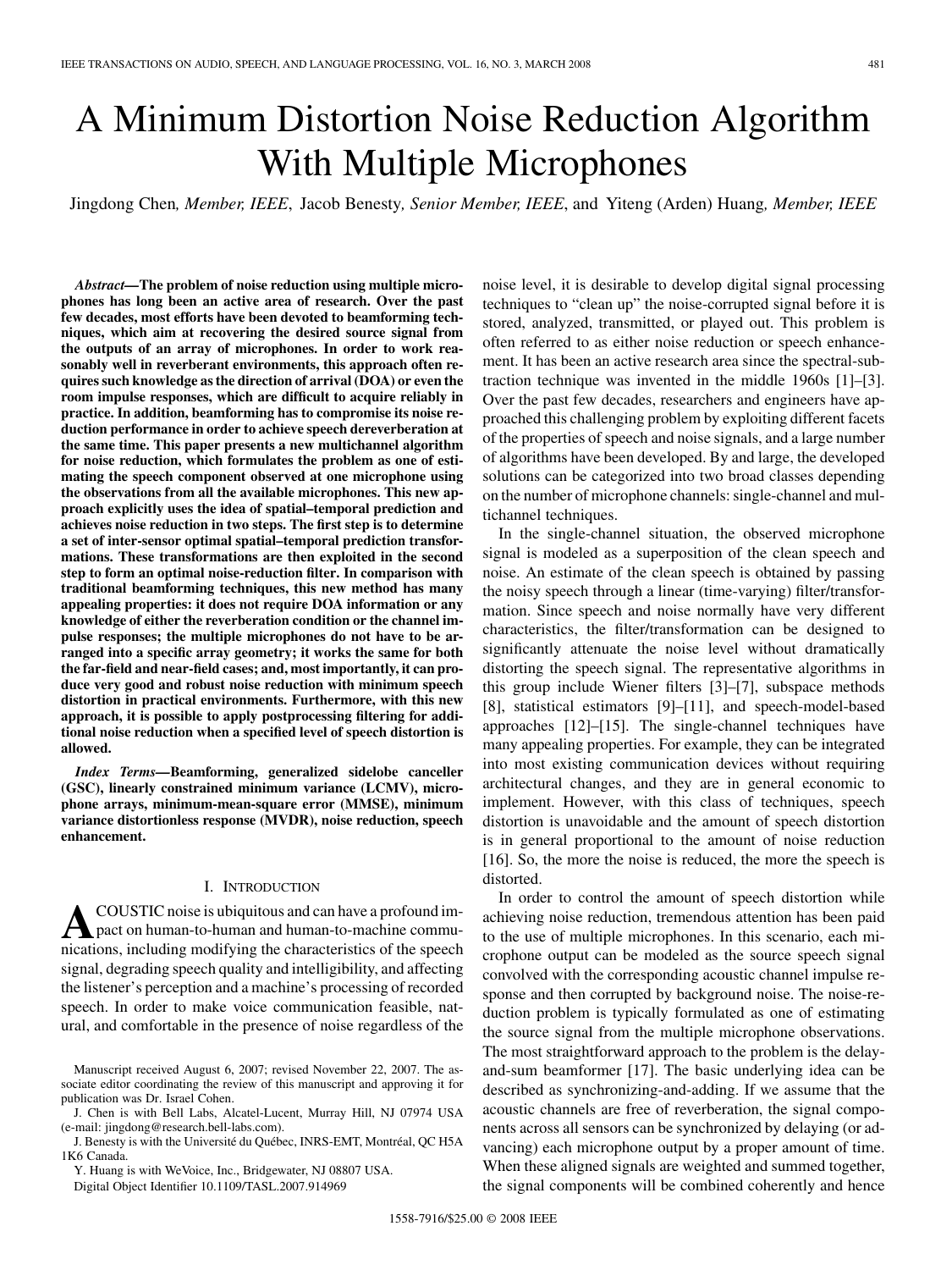reinforced. In contrast, the noise signals are added up incoherently (in power) due to their random nature. This results in a gain factor for the signal-to-noise ratio (SNR).

Because phase delay is frequency dependent, the delay-and-sum idea is good only for narrowband signals. For broadband speech, the directivity pattern of a delay-and-sum beamformer would not be the same across a broad frequency band. If we use such a beamformer, when the steering direction is different from the source incident angle, the source signal will be low-pass filtered. In addition, noise coming from a direction different from the beamformer's look direction will not be uniformly attenuated over its entire spectrum. This "spectral tilt" results in a disturbing artifact in the array output [18]. One way to overcome this problem is to perform narrowband decomposition and design narrowband beamformers independently at each frequency. This structure is equivalent to applying a finite-duration impulse response (FIR) filter to each microphone output and then summing the filtered signals together. Therefore, this method is often referred to as filter-and-sum beamforming, which was first introduced by Frost [19].

Traditionally, the filter coefficients for a filter-and-sum beamformer are determined based on a prespecified beampattern and hence are independent of the signal characteristics and room reverberation condition. This so-called fixed beamforming method performs reasonably well in anechoic situations where the speech component observed at each microphone is purely a delayed and attenuated copy of the source signal. However, its performance (in terms of noise reduction and speech distortion) degrades significantly in practical acoustic environments where reverberation is inevitable. One way to improve noise-reduction performance in the presence of reverberation is to compute the filter coefficients in an adaptive way based on the room propagation condition. For example, if we know (or can estimate) the signal incident angle, we can optimize the filter coefficients and steer the beamformer's look direction such that the desired signal is passed through without attenuation while the signal contributions from all other directions are minimized [21]. This so-called minimum variance distortionless response (MVDR) or Capon method can dramatically improve the beamformer's noise-reduction performance. However, the speech distortion with this method is also substantial in real acoustic environments [22]. In order to minimize speech distortion, more sophisticated adaptive algorithms such as linearly constrained minimum variance (LCMV) [19]–[29], generalized sidelobe canceller (GSC) [25], [30], [31], and multiple-input/output inverse theorem (MINT) [32] were developed. These approaches use the acoustic channel impulse responses from the desired sources to the multiple microphones to determine the beamforming filter coefficients. They can achieve high performance when the channel impulse responses are known *a priori* (or can be estimated accurately) and the background noise level is low. However, the performance is very sensitive to the measurement error of channel impulse responses and a small amount of measurement error can lead to significant performance degradation.

Note that the single-channel and beamforming techniques formulate the noise-reduction problem in a very different way. Specifically, the former expresses the problem as one of estimating the speech component (speech source filtered by the room impulse response) in the microphone observation, while the latter formulates the problem as one of estimating the original source signal. So, unlike the single-channel methods, which exclusively focus on noise reduction, beamforming actually tries to solve both speech dereverberation and noise reduction at the same time. However, speech dereverberation alone is a very difficult task, and there have not been any good, practical solutions so far. If we consider both dereverberation and noise reduction at the same time, this would only make the problem more complicated.

Recently, much efforts have been made to reformulate the beamforming problem so that noise reduction can be achieved without performing speech dereverberation [33]–[36]. Similar to the single-channel techniques, this new formulation focuses on estimating the speech component observed at one microphone using observations from an array of microphones, so it can be viewed as a generalization of the single-channel noise reduction to the multichannel case. Among the recently developed multichannel noise-reduction approaches, the so-called transfer function GSC (TF-GSC) [33], [36] is of particular interest. This approach approximates the linear convolution in the discrete-Fourier-transform (DFT) domain using the circular convolution. It then explicitly exploits the channel diversity through the so-called relative transfer function (RTF) to estimate the short-time speech spectrum and achieves noise reduction. However, the estimation of RTF, which has to rely on the nonstationarity of the source signal [37]–[39], is not a trivial problem. So further research efforts are indispensable to explore new signal models and develop new algorithms.

In this paper, we develop a new noise-reduction approach. Similarly to the single-channel and recently formulated multichannel techniques, we put aside speech dereverberation and formulate the problem as one of estimating the speech component observed at one of the multiple microphones. This new approach achieves noise reduction in two steps. The first step is to determine a set of inter-sensor optimal spatial–temporal prediction transformations, which takes into account not only the channel diversity, but also the source self-correlation information. These optimal transformations are then used in the second step to form an optimal noise-reduction filter under the constraint of no speech distortion. It will be shown that our approach has many appealing properties over beamforming techniques, including but not limited to the following: 1) it does not require array geometry information; 2) there is no need to estimate either the DOA or the room impulse responses; 3) it works the same for both the far-field and near-field cases; and, 4) it can produce very good and robust noise reduction with practically minimum speech distortion.

#### II. PROBLEM DESCRIPTION

The problem considered in this paper is illustrated in Fig. 1, where we have a speech source in the sound field and use  $N$  microphones to collect signals from their field of view. The output of the *th microphone is given by* 

 $\lambda$ 

$$
y_n(k) = s(k) * g_n + v_n(k)
$$
  
=  $x_n(k) + v_n(k)$ ,  $n = 1, 2, ..., N$  (1)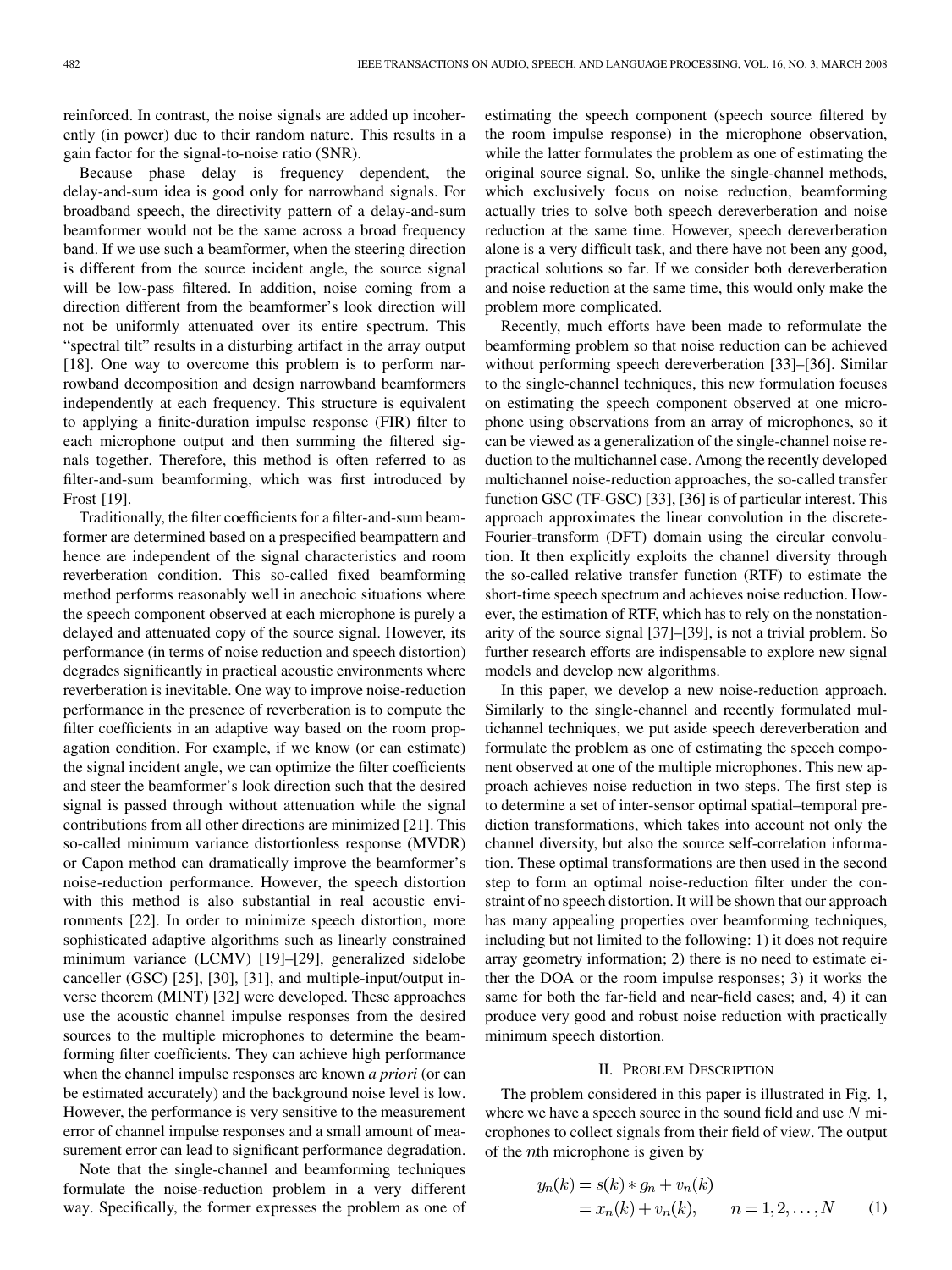

Fig. 1. Illustration of a multiple-microphone system.

where  $*$  denotes convolution,  $s(k)$  is the source signal,  $g_n$  represents the acoustic channel impulse response from the source to microphone *n*, and  $x_n(k), v_n(k)$ , and  $y_n(k)$  are, respectively, the speech, the background noise, and their composite observed at the *n*th microphone. It is assumed that both  $x_n(k)$ and  $v_n(k)$  are zero-mean random processes that are mutually uncorrelated with each other. It is also assumed that the noise signals  $v_n(k)$ ,  $n = 1, 2, ..., N$  are not completely coherent.

In traditional beamforming-based techniques, the problem is formulated as one of estimating the source signal  $s(k)$  from the observed noisy signals  $y_n(k)$ . This would involve two subtasks, i.e., speech dereverberation and noise reduction. In this paper, similar to some recently developed multichannel noise-reduction techniques [33]–[36], we put aside speech dereverberation and focus exclusively on noise reduction. So, the problem considered here can be described as one of estimating the speech component observed at one microphone from the noisy signals received at all  $N$  microphones. Let us assume that we want to estimate the speech signal at the mth  $(1 \leq m \leq N)$  microphone. Then, the objective of this paper is to estimate  $x_m(k)$ , given  $y_n(k)$ ,  $n = 1, 2, ..., N$ .

Putting the signal model (1) into vector/matrix form, we have

$$
\mathbf{y}_n(k) = \mathbf{G}_n \mathbf{s}(k) + \mathbf{v}_n(k)
$$
  
=  $\mathbf{x}_n(k) + \mathbf{v}_n(k)$ ,  $n = 1, 2, ..., N$  (2)

where, as shown in (3a)–(3c) at the bottom of the page,  $G_n$  is the channel (Sylvester) matrix of size  $L \times L_s$ ,  $L_s = L + L_g$  $1, L_q$  is the length of the channel impulse responses,  $[\cdot]^T$  denotes the transpose of a vector or a matrix, and  $v_n(k)$  and  $x_n(k)$  are defined similarly to  $y_n(k)$ . With this vector/matrix form of the signal model, the noise-reduction problem considered in this

paper can be described as one of estimating the speech signal vector  $\mathbf{x}_m(k)$ , given the observed signal vectors  $\mathbf{y}_n(k)$ ,  $n =$  $1, 2, \ldots, N$ .

# III. SAMPLE-BY-SAMPLE-BASED MMSE ESTIMATOR USING MULTIPLE MICROPHONES

In this section, we derive a minimum-mean-square-error (MMSE) estimator of  $x_m(k)$ .

# *A. MMSE Estimator*

 $e$ 

With the signal model given in  $(1)$ , an estimate of the speech component  $x_m(k)$  can be obtained by passing the N observed signals through  $N$  temporal filters, i.e.,

$$
\hat{x}_m(k) = \mathbf{h}_{1m}^T \mathbf{y}_1(k) + \mathbf{h}_{2m}^T \mathbf{y}_2(k) + \dots + \mathbf{h}_{Nm}^T \mathbf{y}_N(k)
$$

$$
= \sum_{n=1}^N \mathbf{h}_{nm}^T \mathbf{y}_n(k)
$$
(4)

where

$$
\mathbf{h}_{nm} = [h_{nm,0} \quad h_{nm,1} \quad \cdots \quad h_{nm,L-1}]^T,
$$
  

$$
n = 1, 2, \dots, N
$$

are the N FIR filters of length L, and  $y_n(k)$ ,  $n = 1, 2, ..., N$ , are the observation signal vectors as defined in (3a). The corresponding error signal obtained by this estimation is written as

$$
m(k) \triangleq \hat{x}_m(k) - x_m(k)
$$
  
= 
$$
\sum_{n=1}^{N} \mathbf{h}_{nm}^T \mathbf{y}_n(k) - x_m(k).
$$
 (5)

Substituting (2) into (5), we can decompose the above error signal into the following form:

$$
e_m(k) = e_{x,m}(k) + e_{v,m}(k)
$$
 (6)

where

$$
e_{x,m}(k) \triangleq \sum_{n=1}^{N} \mathbf{h}_{nm}^T \mathbf{x}_n(k) - x_m(k)
$$
 (7)

and

$$
e_{v,m}(k) \triangleq \sum_{n=1}^{N} \mathbf{h}_{nm}^T \mathbf{v}_n(k).
$$
 (8)

The term  $e_{x,m}(k)$  quantifies how much the speech sample  $x_m(k)$  is distorted due to the filtering operation. The larger the mean-square value of  $e_{x,m}(k)$ , the higher the speech

$$
\mathbf{y}_n(k) = [y_n(k) \quad y_n(k-1) \quad \cdots \quad y_n(k-L+1)]^T
$$
 (3a)

$$
\mathbf{s}(k) = [s(k) \quad s(k-1) \quad \cdots \quad s(k-L_s+1)]^T
$$
\n
$$
\begin{bmatrix} g_{n,0} & g_{n,1} & \cdots & \cdots & g_{n,L_s-1} & 0 & 0 & \cdots & 0 \end{bmatrix}
$$
\n(3b)

$$
\mathbf{G}_n = \begin{bmatrix} 0 & g_{n,0} & g_{n,1} & \cdots & \cdots & g_{n,L_g-1} & 0 & \cdots & 0 \\ \vdots & \vdots & \vdots & \vdots & \vdots & \vdots & \vdots & \vdots & \vdots \\ 0 & 0 & \cdots & g_{n,0} & g_{n,1} & \cdots & \cdots & \cdots & g_{n,L_g-1} \end{bmatrix}
$$
(3c)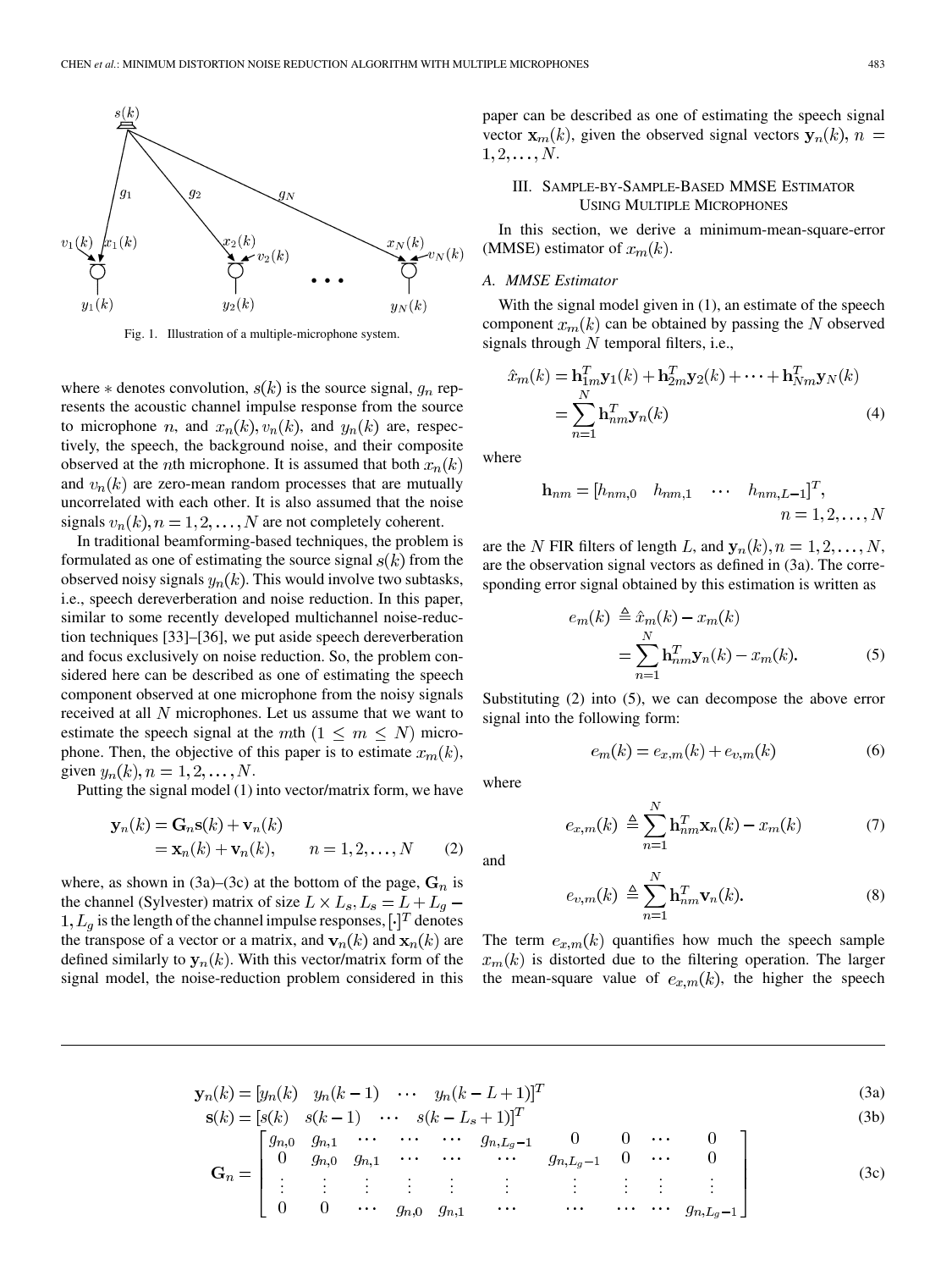distortion. In comparison, the term  $e_{v,m}(k)$  tells how much the noise is reduced. The smaller the mean-square value of  $e_{v,m}(k)$ , the higher the noise reduction. So, ideally, noise reduction is a problem of finding an optimal set of the filters  $\mathbf{h}_{nm}(n=1,2,\ldots,N)$  such that the mean-square error (MSE) corresponding to the residual noise is minimized while keeping the speech distortion  $e_{x,m}(k)$  close to 0.

From (8), we can write the MSE associated with the residual noise as

$$
J_{v,m}(\mathbf{h}_m) = E\left[e_{v,m}^2(k)\right]
$$

$$
= \mathbf{h}_m^T \mathbf{R}_{vv} \mathbf{h}_m
$$
(9)

where  $E[\cdot]$  denotes mathematical expectation

$$
\mathbf{h}_{m} = \begin{bmatrix} \mathbf{h}_{1m}^{T} & \mathbf{h}_{2m}^{T} & \cdots & \mathbf{h}_{Nm}^{T} \end{bmatrix}^{T}
$$
\n(10)\n  
\n
$$
\mathbf{R}_{vv} = E[\mathbf{v}(k)\mathbf{v}^{T}(k)]
$$
\n(11)

is the noise correlation matrix, and

$$
\mathbf{v}(k) = \begin{bmatrix} \mathbf{v}_1^T(k) & \mathbf{v}_2^T(k) & \cdots & \mathbf{v}_N^T(k) \end{bmatrix}^T.
$$
 (12)

Now, the noise-reduction problem can be mathematically formulated as follows:

$$
\mathbf{h}_{m,o} = \arg\min_{\mathbf{h}_m} J_{v,m}(\mathbf{h}_m) \quad \text{subject to} \quad e_{x,m}(k) = 0.
$$
\n(13)

The solution to (13) depends on the number of microphones. We have two cases:  $N = 1$  and  $N \ge 2$ .

*Case 1:*  $N = 1$ : In this case, we have  $m = N = 1$ . If the current speech sample  $x_1(k)$  cannot be completely predicted from its past samples (which is generally true in practice), we can easily check that the solution to (13) is

$$
\mathbf{h}_{1,o} = \mathbf{u}_1 \tag{14}
$$

where

$$
\mathbf{u}_1 = \begin{bmatrix} 1 & 0 & \cdots & 0 \end{bmatrix}^T \tag{15}
$$

is a unit vector of length  $L$ . With this degenerate filter, there will be no noise reduction. So, in the single-channel scenario, if we want to keep the speech undistorted, there will be no noise reduction. However, if we still want to achieve some noise reduction, we need to loosen the constraint to allow some speech distortion. Indeed, this is almost the *de facto* standard practice in the existing single-channel noise-reduction techniques, where noise reduction is achieved by trading off speech distortion [8], [16]

*Case 1:*  $N \geq 2$ : In the single-channel situation, there is a fundamental compromise between noise reduction and speech distortion. However, if we use multiple microphones, we can take advantage of the redundancy among the microphones to achieve noise reduction without introducing any speech distortion.

Let us assume that we can find  $N$  spatial–temporal prediction matrices,  $\mathbf{W}_{nm}(n = 1, 2, ..., N)$ , such that

$$
\mathbf{x}_n(k) = \mathbf{W}_{nm} \mathbf{x}_m(k), \ n = 1, 2, \dots, N. \tag{16}
$$

Apparently, for  $n = m$ , we have  $\mathbf{W}_{mm} = \mathbf{I}$ , where **I** is the identity matrix. We will discuss later how to determine an optimal estimate of the matrix  $\mathbf{W}_{nm}$  for  $n \neq m$ ; but for now, we assume that  $\mathbf{W}_{nm}$  are known. Substituting (16) into (7), we obtain

$$
e_{x,m}(k) = \mathbf{x}_m^T(k)[\mathbf{W}_m \mathbf{h}_m - \mathbf{u}_1] \tag{17}
$$

where

$$
\mathbf{W}_m = \begin{bmatrix} \mathbf{W}_{1m}^T & \mathbf{W}_{2m}^T & \cdots & \mathbf{W}_{Nm}^T \end{bmatrix} . \tag{18}
$$

With this expression of the speech distortion, we can rewrite the constrained estimation problem (13) in the following form:

$$
\mathbf{h}_{m,o} = \min_{\mathbf{h}_m} J_{v,m}(\mathbf{h}_m) \quad \text{subject to} \quad \mathbf{W}_m \mathbf{h}_m = \mathbf{u}_1. \tag{19}
$$

If we use a Lagrange multiplier to adjoin the constraint to the cost function, the estimation problem in (19) can be written as

$$
\mathbf{h}_{m,o} = \arg\min_{\mathbf{h}_m} \mathcal{L}(\mathbf{h}_m, \lambda) \tag{20}
$$

where

$$
\mathcal{L}(\mathbf{h}_m, \lambda) = J_{v,m}(\mathbf{h}_m) + \lambda^T (\mathbf{W}_m \mathbf{h}_m - \mathbf{u}_1)
$$
  
=  $\mathbf{h}_m^T \mathbf{R}_{vv} \mathbf{h}_m + \lambda^T (\mathbf{W}_m \mathbf{h}_m - \mathbf{u}_1)$ 

and vector  $\lambda$  is the Lagrange multiplier. Evaluating the gradient of  $\mathcal{L}(\mathbf{h}_m, \lambda)$  with respect to  $\mathbf{h}_m$  and equating the result to zero produces

$$
\frac{\partial}{\partial \mathbf{h}_m} \mathcal{L}(\mathbf{h}_m, \boldsymbol{\lambda}) = 2\mathbf{R}_{vv}\mathbf{h}_m + \mathbf{W}_m^T \boldsymbol{\lambda} = \mathbf{0}.
$$
 (21)

From (21) and using the constraint, we find the solution to (20) (assuming that the noise signals at the microphones are not completely coherent so that the noise covariance matrix  $\mathbf{R}_{vv}$  is full rank):

$$
\mathbf{h}_{m,o} = \mathbf{R}_{vv}^{-1} \mathbf{W}_m^T \left[ \mathbf{W}_m \mathbf{R}_{vv}^{-1} \mathbf{W}_m^T \right]^{-1} \mathbf{u}_1. \tag{22}
$$

We see that, in order to compute the optimal filter  $h_{m,o}$ , we need to know the two matrices  $\mathbf{R}_{vv}$  and  $\mathbf{W}_m$ . The noise correlation matrix  $\mathbf{R}_{vv}$  can be estimated during periods where speech is absent. In the next subsection, we will elaborate on this and discuss how to determine the  $\mathbf{W}_m$  matrix.

## *B. Estimation of the Matrix*

From  $(16)$ , we can construct the following MSE cost function:

$$
J(\mathbf{W}_{nm}) = E\{[\mathbf{x}_n(k) - \mathbf{W}_{nm}\mathbf{x}_m(k)]^T[\mathbf{x}_n(k) - \mathbf{W}_{nm}\mathbf{x}_m(k)]\}.
$$
\n(23)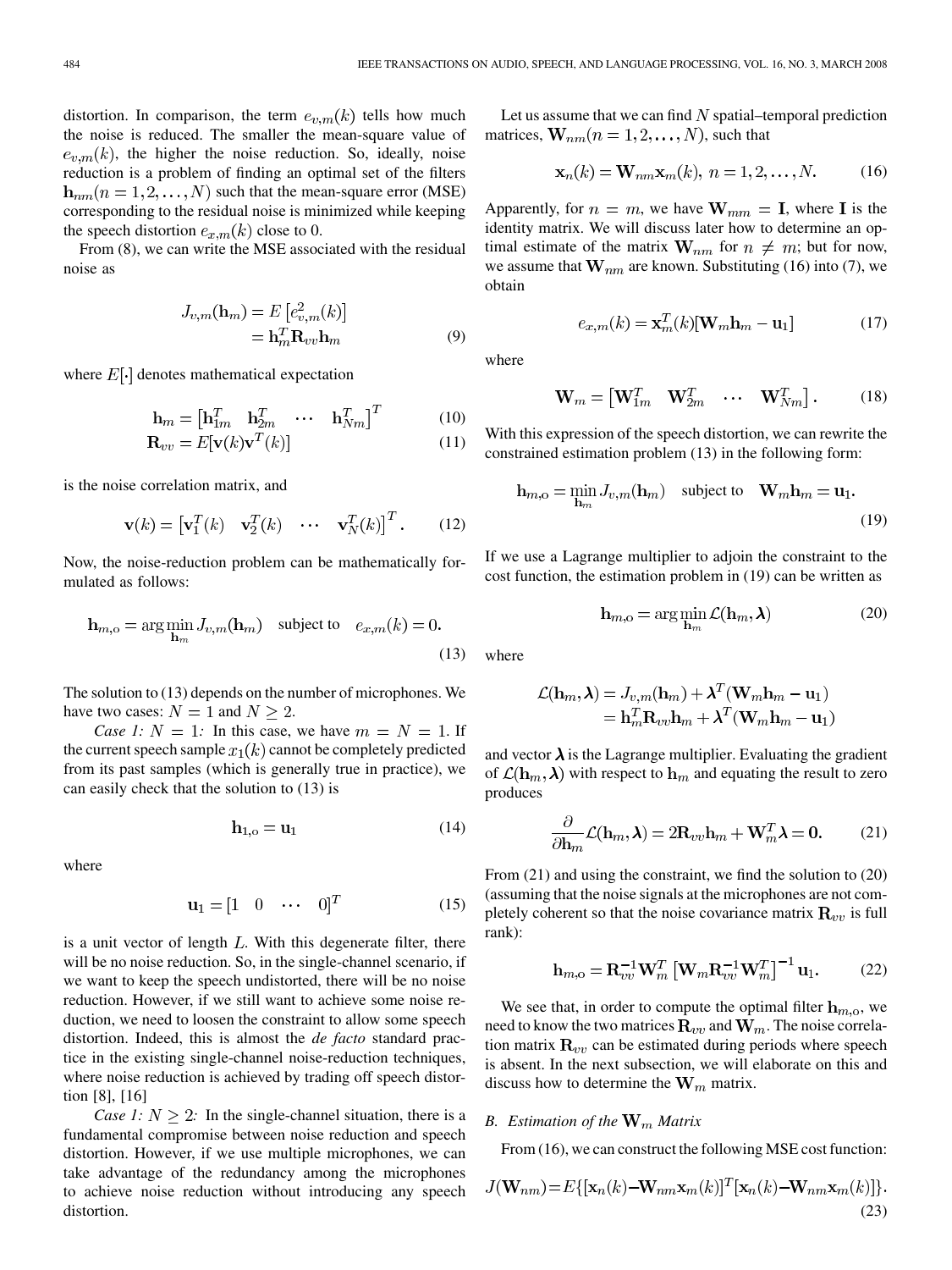Differentiating  $J(\mathbf{W}_{nm})$  with respect to  $\mathbf{W}_{nm}$  and equating the result to zero, we can obtain an optimal estimate of the  $W_{nm}$ matrix:

$$
\mathbf{W}_{nm,o} = \mathbf{R}_{x_n x_m} \mathbf{R}_{x_m x_m}^{-1} \tag{24}
$$

where  $\mathbf{R}_{x_n x_m}$  =  $E\{\mathbf{x}_n(k)\mathbf{x}_m^T(k)\}\$ and  $\mathbf{R}_{x_m x_m}$  $E\{\mathbf{x}_m(k)\mathbf{x}_m^T(k)\}\$  are, respectively, the cross-correlation and correlation matrices of the speech signals.

Using the signal model given in (2), we can easily see that

$$
\mathbf{R}_{x_n x_m} = \mathbf{G}_n \mathbf{R}_{ss} \mathbf{G}_m^T \tag{25}
$$

$$
\mathbf{R}_{x_m x_m} = \mathbf{G}_m \mathbf{R}_{ss} \mathbf{G}_m^T \tag{26}
$$

where  $\mathbf{R}_{ss} = E[\mathbf{s}(k)\mathbf{s}^T(k)]$  is the source correlation matrix. Substituting (25) and (26) into (24), we obtain

$$
\mathbf{W}_{nm,o} = \mathbf{G}_n \mathbf{R}_{ss} \mathbf{G}_m^T \left[ \mathbf{G}_m \mathbf{R}_{ss} \mathbf{G}_m^T \right]^{-1} . \tag{27}
$$

If the source signal  $s(k)$  is white, then

$$
\mathbf{R}_{ss} = \sigma_s^2 \cdot \mathbf{I} \tag{28}
$$

where  $\sigma_s^2$  is the variance of the source signal. The optimal prediction matrix becomes

$$
\mathbf{W}_{nm,o} = \mathbf{G}_n \mathbf{G}_m^T \left[ \mathbf{G}_m \mathbf{G}_m^T \right]^{-1} \tag{29}
$$

which depends solely on the channel information. In this particular case, the  $W_{nm,o}$  matrix can be viewed as the time-domain counterpart of the RTF, so the MMSE estimator given in (22) is equivalent to the TF-GSC approach [33]. However, in practical applications, speech signal is not white. Then,  $\mathbf{W}_{nm,o}$ depends not only on the channel impulse responses, but also on the source correlation matrix. This indicates that the developed MMSE estimator exploits both the spatial and temporal prediction information for noise reduction.

In real applications, the signals  $x_n(k)$  and  $x_m(k)$  are not observable, so the direct computation of  $W_{nm,o}$  seems difficult. However, using the relation  $\mathbf{x}_n(k) = \mathbf{y}_n(k) - \mathbf{v}_n(k)$  and the fact that the noise and speech are uncorrelated, we can verify that

and

$$
\mathbf{R}_{x_n x_m} = \mathbf{R}_{y_n y_m} - \mathbf{R}_{v_n v_m} \tag{30}
$$

$$
\mathbf{R}_{x_m x_m} = \mathbf{R}_{y_m y_m} - \mathbf{R}_{v_m v_m} \tag{31}
$$

where  $\mathbf{R}_{y_n y_m}$  and  $\mathbf{R}_{v_n v_m}$  are defined similarly to  $\mathbf{R}_{x_n x_m},$  and  ${\bf R}_{y_my_m}$  and  ${\bf R}_{v_m v_m}$  are defined similarly to  ${\bf R}_{x_mx_m}$ . As a result

$$
\mathbf{W}_{nm,o} = (\mathbf{R}_{y_n y_m} - \mathbf{R}_{v_n v_m})(\mathbf{R}_{y_m y_m} - \mathbf{R}_{v_m v_m})^{-1}.
$$
 (32)

Now the optimal filter matrix depends only on the second-order statistics of the noise and noisy signals. The statistics of the noisy signals can be directly computed from the observed signals. We assume that the noise is stationary or at least slowlyvarying so that its characteristics stay the same from a silence period [i.e., when  $x_n(k) = 0$ ] to the following period when speech is active. In this case, if we use a voice activity detector (VAD), the noise characteristics can be estimated during silence periods.

Using either (24) or (32), we can obtain an optimal estimate of the  $W_m$  matrix, i.e.,  $W_{m,0}$ . Substituting  $W_{m,0}$  into (22), the optimal transformation  $h_{m,o}$  can be rewritten as

$$
\mathbf{h}_{m,o} = \mathbf{R}_{vv}^{-1} \mathbf{W}_{m,o}^T \left[ \mathbf{W}_{m,o} \mathbf{R}_{vv}^{-1} \mathbf{W}_{m,o}^T \right]^{-1} \mathbf{u}_1.
$$
 (33)

If  $\mathbf{x}_n(k) = \mathbf{W}_{nm,\text{o}} \mathbf{x}_m(k)$ , applying  $\mathbf{h}_{m,\text{o}}$  to filter the observed signals can reduce noise without introducing any speech distortion. In practice, however, we in general do not have exactly  $\mathbf{x}_n(k) = \mathbf{W}_{nm,\alpha} \mathbf{x}_m(k)$ , so that some speech distortion is expected. However, for long filters, we can approach this equality so that the distortion can be kept very low.

## *C. Particular Case*

To enable a better understanding of the optimal filter given in (22), let us study a special case where we have an equispaced linear array with  $N$  microphones, and the noise signals  $v_n(k)(n = 1, 2, ..., N)$  are white Gaussian random processes with zero mean and variance of  $\sigma_v^2$  and are uncorrelated with each other. Let us choose the first microphone as the reference and estimate the speech component at this microphone (i.e.,  $m = 1$ ). In this situation, we have  $\mathbf{R}_{vv} = \sigma_v^2 \mathbf{I}_{NL \times NL}$ , and the optimal filter  $h_{1,o}$  becomes

$$
\mathbf{h}_{1,o} = \mathbf{W}_{1,o}^{T} [\mathbf{W}_{1,o} \mathbf{W}_{1,o}^{T}]^{-1} \mathbf{u}_{1}
$$
  
=  $[\mathbf{h}_{11,o}^{T} \quad \mathbf{h}_{21,o}^{T} \quad \cdots \quad \mathbf{h}_{N1,o}^{T}]^{T}$ . (34)

Substituting (24) into (34), we find that

$$
\mathbf{h}_{n1,0} = \mathbf{R}_{x_n x_1} \left[ \sum_{n=1}^{N} \mathbf{R}_{x_n x_1}^T \mathbf{R}_{x_n x_1} \right]^{-1} \mathbf{R}_{x_1 x_1} \mathbf{u}_1,
$$
  
\n
$$
n = 1, 2, ..., N.
$$
\n(35)

Now let us assume that the application environment is free of reverberation and the sound source is located in the far field. In this case, if we neglect the propagation attenuation, the speech component received at the *n*th microphone can be written as

$$
\mathbf{x}_n(k) = \begin{bmatrix} x_n(k) \\ x_n(k-1) \\ \vdots \\ x_n(k-L+1) \end{bmatrix}
$$

$$
= \begin{bmatrix} s[k-t+(n-1)\tau] \\ s[k-t+(n-1)\tau-1] \\ \vdots \\ s[k-t+(n-1)\tau-L+1] \end{bmatrix}
$$
(36)

where  $t$  is the propagation time (in samples) from the unknown source  $s(k)$  to the reference microphone, and  $\tau$  is the relative delay (in samples) between adjacent microphones. In this situation, the cross-correlation matrix  $\mathbf{R}_{x_n x_1}$  can be expressed as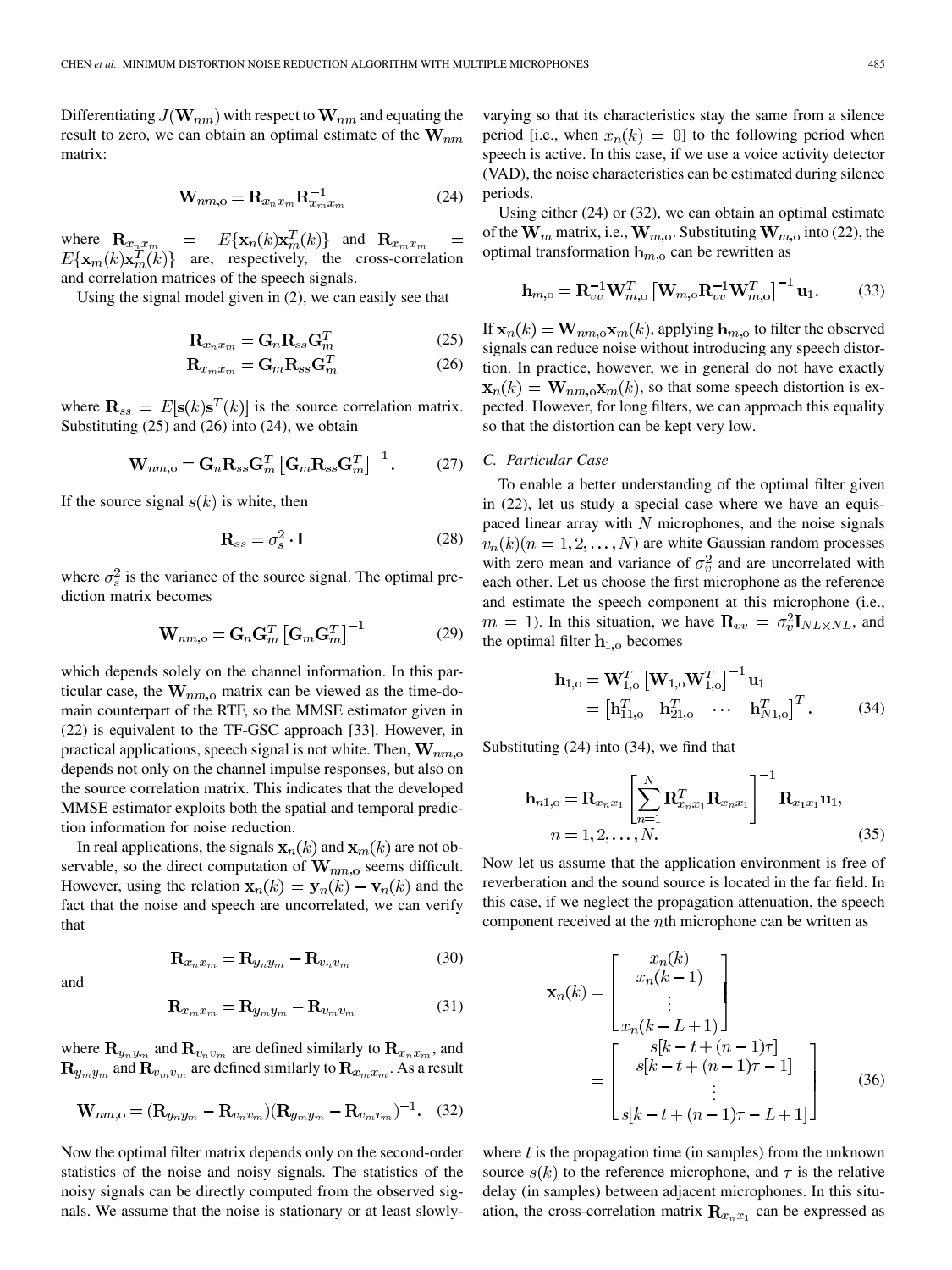shown in (37) at the bottom of the page, where  $\tau_{n1} = (n 1/\tau$ ,  $r_{ss}(\tau_{n1}+i) = E\{s(k)s[k+(n-1)\tau+i]\}\$ is the correlation coefficient of the source signal, and  $-L+1 \leq i \leq L-1$ . Now if we further assume that the source signal is a white Gaussian random process with zero mean and variance of  $\sigma_s^2$ , the correlation matrix  $\mathbf{R}_{x_n,x_1}$  can be simplified as

$$
\mathbf{R}_{x_n x_1} = \begin{bmatrix} 0 & 0 & 0 & \cdots & 0 & 0 & 0 & \cdots & 0 \\ \vdots & \vdots & \vdots & \cdots & \vdots & \vdots & \vdots & \cdots & \vdots \\ 0 & 0 & 0 & \cdots & 0 & 0 & 0 & \cdots & 0 \\ \sigma_s^2 & 0 & 0 & \cdots & 0 & 0 & 0 & \cdots & 0 \\ 0 & \sigma_s^2 & 0 & \cdots & 0 & 0 & 0 & \cdots & 0 \\ \vdots & \vdots & \ddots & \vdots & \cdots & \cdots & \vdots & \cdots & \vdots \\ 0 & 0 & 0 & \cdots & \sigma_s^2 & 0 & 0 & \cdots & 0 \\ 0 & 0 & 0 & \cdots & 0 & \sigma_s^2 & 0 & \cdots & 0 \end{bmatrix} \right\} \tau_{n1}
$$
\n(38)

Substituting (38) into (35), we readily derive that

$$
\mathbf{h}_{n1,0} = [\underbrace{0 \cdots 0}_{\tau_{n1}} \quad 1/N \quad 0 \quad \cdots \quad 0]^T \tag{39}
$$

which is a unit impulse filter. So, in the ideal propagation situation and when both the source signal and noise are white Gaussian random processes, the solution is indeed a delay-and-sum beamformer. If the source signal is not a white random process, the optimal filter  $h_{n1,o}$  is no longer a unit impulse filter; but the two filters  $\mathbf{h}_{n1,o}$  and  $\mathbf{h}_{11,o}$  satisfy  $h_{n1,\tau_{n1}+l} = h_{11,l} (0 \le l \le L - \tau_{n1} - 1)$ . In other words, the filter  $\mathbf{h}_{n1,o}$  is a shifted (by  $\tau_{n1}$ ) version of the filter  $\mathbf{h}_{11,o}$ . Therefore, if the application environment is free of reverberation, the optimal filter given in (22) can be viewed as a particular case of the filter-and-sum beamformer. With reverberation, however, the developed MMSE estimator differs significantly from conventional beamforming techniques, which will be furthered discussed in the following sections.

# IV. BLOCK-BASED MMSE ESTIMATOR USING MULTIPLE MICROPHONES

In the previous section, we developed an MMSE estimator that estimates only one speech sample at a time. In many applications, it is also desirable to estimate a frame of speech from a given frame of noisy observations. Now we consider the signal model given in (2). An estimate of the speech vector  $\mathbf{x}_{m}(k)$  can be obtained through the following linear transformation:

$$
\mathbf{x}_{m}(k) = \sum_{n=1}^{N} \mathbf{H}_{nm} \mathbf{y}_{n}(k)
$$
 (40)

where  $H_{nm}$  is a matrix of size  $L \times L$ . The error signal vector obtained by this estimation is then written as

$$
\mathbf{e}_m(k) = \hat{\mathbf{x}}_m(k) - \mathbf{x}_m(k)
$$
  
= 
$$
\sum_{n=1}^{N} \mathbf{H}_{nm} \mathbf{y}_n(k) - \mathbf{x}_m(k).
$$
 (41)

Substituting (2) into (41) gives

$$
\mathbf{e}_m(k) = \mathbf{e}_{x,m}(k) + \mathbf{e}_{v,m}(k) \tag{42}
$$

where

$$
\mathbf{e}_{x,m}(k) \triangleq \sum_{n=1}^{N} \mathbf{H}_{nm} \mathbf{x}_n(k) - \mathbf{x}_m(k)
$$
 (43)

represents the speech distortion due to the linear transformation and

$$
\mathbf{e}_{v,m}(k) \triangleq \sum_{n=1}^{N} \mathbf{H}_{nm} \mathbf{v}_n(k)
$$
 (44)

is the residual noise. It is immediately clear that the objective of noise reduction is to find an optimal set of the matrices  $\mathbf{H}_{nm}(n = 1, 2, \dots, N)$  such that the MSE of  $\mathbf{e}_{v,m}(k)$  is minimized while keeping  $e_{x,m}(k)$  as close to 0 as possible.

Inspecting (44), we can write the MSE of the residual noise  ${\bf e}_{v,m}(k)$  as

$$
J_{\nu}(\mathbf{H}_{m}) = \text{tr}\left\{ E\left[\mathbf{e}_{\nu,m}(k)\mathbf{e}_{\nu,m}^{T}(k)\right]\right\}
$$

$$
= \text{tr}\left(\mathbf{H}_{m}\mathbf{R}_{\nu\nu}\mathbf{H}_{m}^{T}\right) \tag{45}
$$

where

$$
\mathbf{H}_m = \begin{bmatrix} \mathbf{H}_{1m} & \mathbf{H}_{2m} & \cdots & \mathbf{H}_{Nm} \end{bmatrix}
$$

Again, we assume that we can find N filter matrices,  $\mathbf{W}_{nm}$ ,  $n =$  $1, 2, \ldots, N$  so that (16) is satisfied. Substituting (16) into (43), we obtain

$$
\mathbf{e}_{x,m}(k) = \sum_{n=1}^{N} \mathbf{H}_{nm} \mathbf{W}_{nm} \mathbf{x}_{m}(k) - \mathbf{x}_{m}(k)
$$

$$
= \left[ \mathbf{H}_{m} \mathbf{W}_{m}^{T} - \mathbf{I} \right] \mathbf{x}_{m}(k)
$$
(46)

where  $\mathbf{W}_m$  is composed of  $\mathbf{W}_{nm}$ ,  $n = 1, 2, ..., N$ , as defined in (18).

$$
\mathbf{R}_{x_n x_1} = \begin{bmatrix} r_{ss}(\tau_{n1}) & r_{ss}(\tau_{n1} + 1) & \cdots & r_{ss}(\tau_{n1} + L - 1) \\ r_{ss}(\tau_{n1} - 1) & r_{ss}(\tau_{n1}) & \cdots & r_{ss}(\tau_{n1} + L - 2) \\ \vdots & \vdots & \ddots & \vdots \\ r_{ss}(\tau_{n1} - L + 1) & r_{ss}(\tau_{n1} - L + 2) & \cdots & r_{ss}(\tau_{n1}) \end{bmatrix}
$$
(37)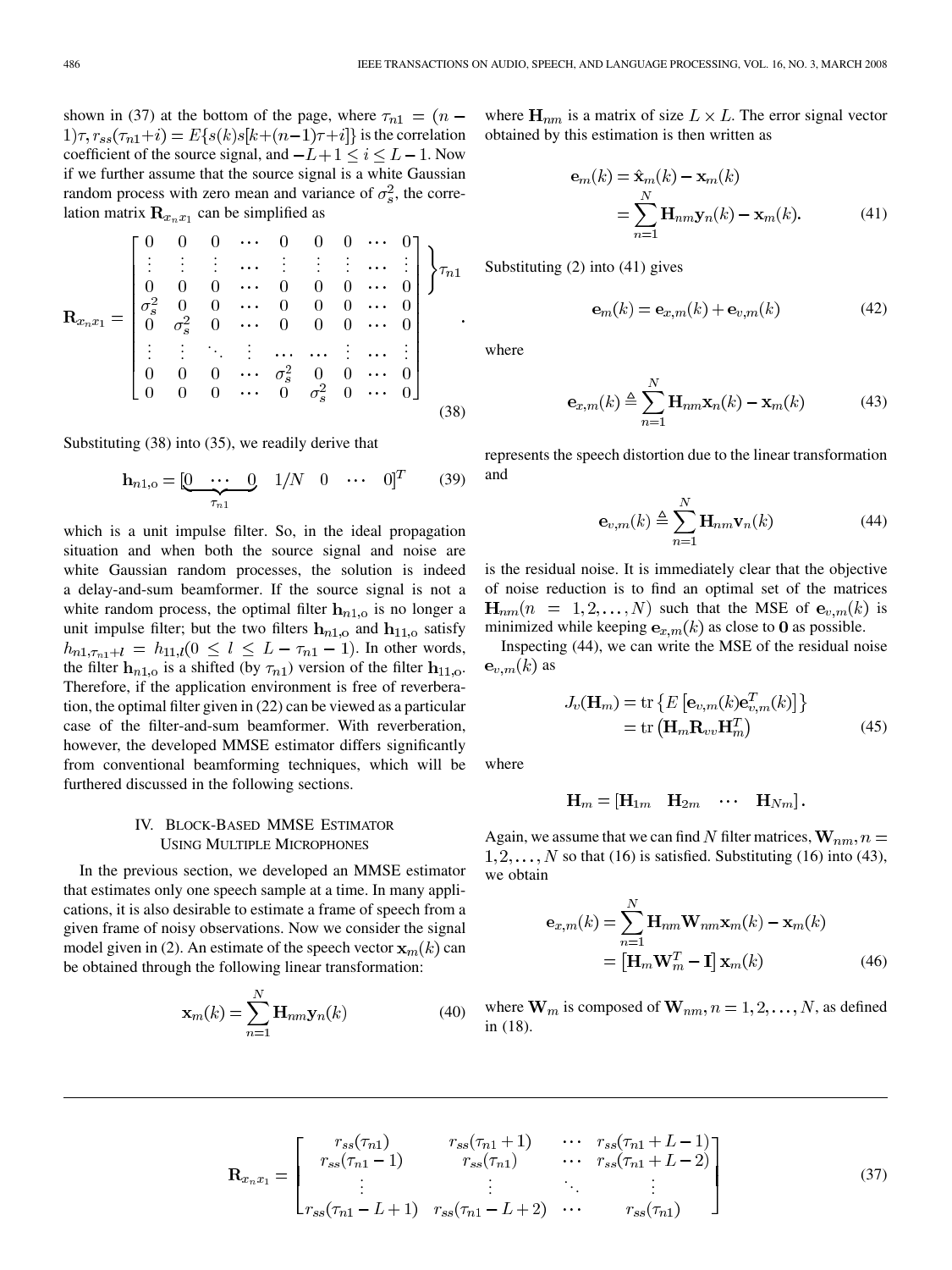Now the noise-reduction problem can be formulated as one of estimating the optimal transformation  $\mathbf{H}_m$  to minimize  $J_v(\mathbf{H}_m)$ with the constraint that  $\mathbf{H}_m \mathbf{W}_m^T = \mathbf{I}$ . Mathematically, this estimation problem is written as

$$
\mathbf{H}_{m, o} = \arg\min_{\mathbf{H}_m} J_v(\mathbf{H}_m) \quad \text{subject to } \mathbf{H}_m \mathbf{W}_m^T = \mathbf{I}.
$$
\n(47)

In order to adjoin the constraint to the cost function, we break the constraint on the right-hand side of (47) into the following form:

$$
\mathbf{H}_m \mathbf{W}_m^T \mathbf{u}_l = \mathbf{u}_l, \quad l = 1, 2, \dots, L \tag{48}
$$

where

$$
\mathbf{u}_l = [\underbrace{0 \quad \cdots \quad 0}_{l-1} \quad 1 \quad \underbrace{0 \quad \cdots \quad 0}_{L-l}]^T \tag{49}
$$

is a unit vector. Now using the Lagrange method, we can rewrite the constrained optimization problem in (47) as

$$
\mathbf{H}_{m,o} = \arg\min_{\mathbf{H}_m} \mathcal{L}(\mathbf{H}_m, \lambda_1, \lambda_2, \dots, \lambda_L)
$$
 (50)

where

$$
\mathcal{L}(\mathbf{H}_m, \lambda_1, \lambda_2, ..., \lambda_L)
$$
\n
$$
= J_v(\mathbf{H}_m) + \sum_{l=1}^L \lambda_l^T [\mathbf{H}_m \mathbf{W}_m^T \mathbf{u}_l - \mathbf{u}_l]
$$
\n
$$
= \text{tr} (\mathbf{H}_m \mathbf{R}_{vv} \mathbf{H}_m^T) + \sum_{l=1}^L \lambda_l^T [\mathbf{H}_m \mathbf{W}_m^T \mathbf{u}_l - \mathbf{u}_l]
$$
\n(51)

and vectors  $\lambda_l(l = 1, 2, ..., L)$  are the Lagrange multipliers.

If the noise covariance matrix  $\mathbf{R}_{vv}$  is full rank, we find from  $(50)$  that

$$
\mathbf{H}_{m, \mathrm{o}} = \left[ \mathbf{W}_{m} \mathbf{R}_{vv}^{-1} \mathbf{W}_{m}^{T} \right]^{-1} \mathbf{W}_{m} \mathbf{R}_{vv}^{-1}.
$$
 (52)

If  $\mathbf{x}_n(k) = \mathbf{W}_{nm,o} \mathbf{x}_m(k)$  holds, this transformation can reduce noise without introducing any speech distortion. In practice, the condition of  $\mathbf{x}_n(k) = \mathbf{W}_{nm,o} \mathbf{x}_m(k)$  may not hold exactly so there will be some speech distortion. However, in general the distortion can be kept to a very low level so that it cannot be perceived by the human ear.

#### V. EXPERIMENTS

We have developed, respectively in Sections III and IV, two multichannel algorithms for noise reduction. In this section, we will assess their performance in real acoustic environments. It can be easily checked that the optimal filter  $h_{m,o}$  given in (22) is the transpose of the first row of the optimal transformation matrix  $H_{m,o}$  given in (52). So, the two multichannel MMSE estimators are closely related to each other and, in general, they have similar performance. To make our presentation concise, we



Fig. 2. Layout of the experimental setup in the varechoic chamber (coordinate values measured in meters). The sound source (a loudspeaker) is located at (1.337, 3.162, 1.600). The ten microphones of the linear array are located, respectively, at  $(x, 5.600, 1.400)$ , where  $x = 2.437 : 0.1 : 3.337$ .

will only present the results obtained from the first estimator, i.e., the sample-by-sample version.

## *A. Experimental Setup*

The experiments were conducted with the acoustic impulse responses measured in the varechoic chamber at Bell Labs. The chamber is a rectangular room, which measures 6.7 m long by 6.1 m wide by 2.9 m high  $(x \times y \times z)$  and is equipped with 368 electronically controlled panels. Each panel consists of two perforated sheets whose holes, if aligned, expose sound-absorbing material (fiberglass) behind, but if shifted to misalign, form a highly reflective surface. Each panel can be individually controlled so that the holes on a particular panel are either fully open (absorbing) or fully closed (reflective). As a result, a total of  $2^{368}$ different room characteristics can be generated by varying the binary states of the 368 panels in different combinations. For a detailed description of the varechoic chamber and how the reverberation time is controlled, see [40] and [41].

The layout of the experimental setup is illustrated in Fig. 2, where a linear array of ten omni-directional microphones is mounted 1.4 m  $(z = 1.400)$  above the floor and parallel to the north wall at a distance of 0.5 m. The ten microphones are located, respectively, at  $(x, 5.600, 1.400)$ , where  $x = 2.437 : 0.1$ : . To simulate a sound source, we place a loudspeaker at (1.337, 3.162, 1.600), playing back a speech signal prerecorded from a female speaker. To make the experiments repeatable, we first measured the acoustic channel impulse responses from the source to the ten microphones (each impulse response is first measured at 48 kHz and then downsampled to 8 kHz). These measured impulse responses are then regarded as the true ones. During experiments, the microphone outputs are generated by convolving the source signal with the corresponding measured impulse responses, and noise is then added to the convolved results to control the SNR level.

In Section III, we showed that the developed multichannel noise-reduction algorithm degenerates to a delay-and-sum beamformer if both the source signal and noise are white random processes and the operating environment is free of reverberation. To verify this, we carried out an experiment. In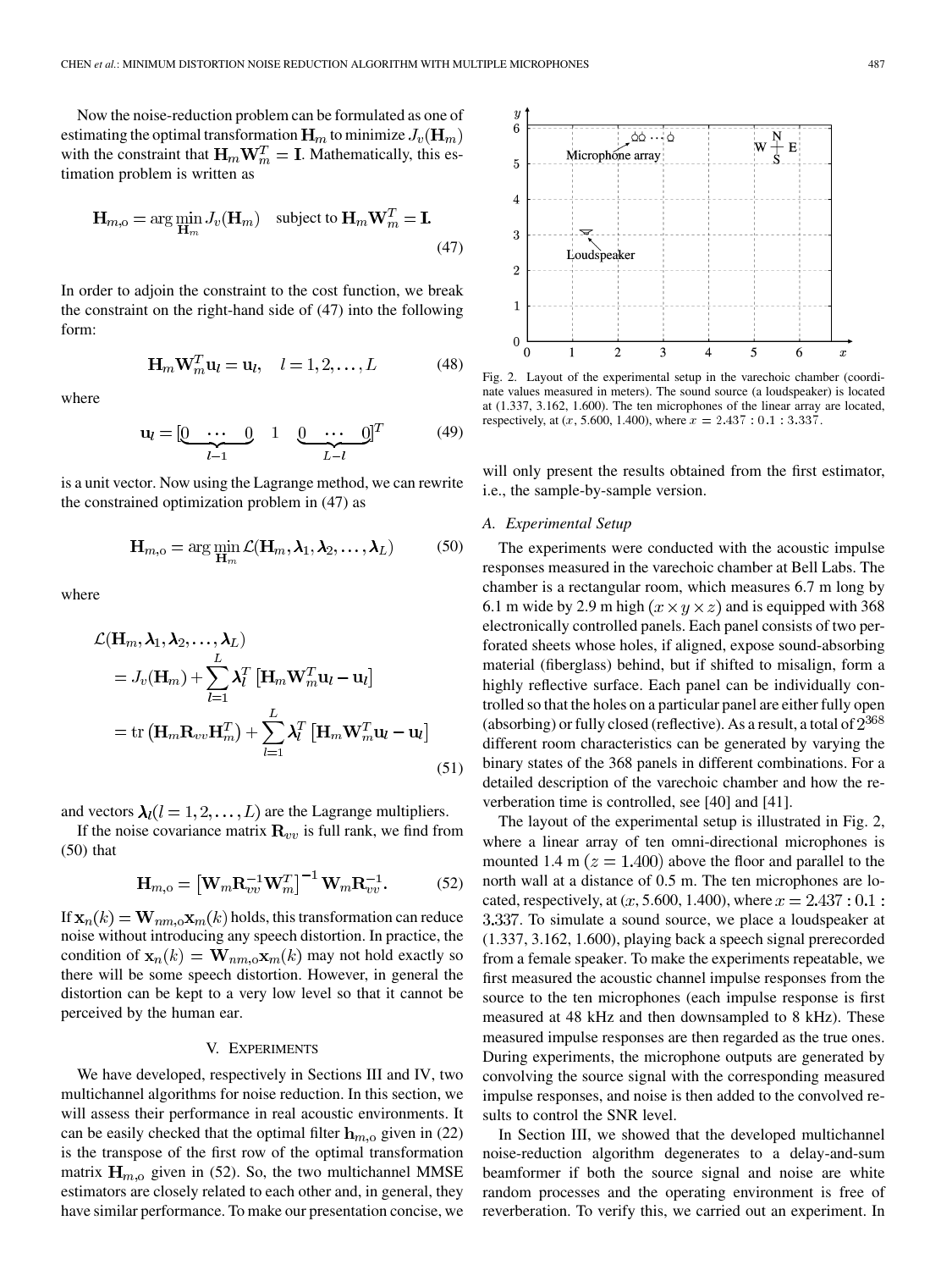

 $(a)$ 

Fig. 3. Estimated filters  $(h_{n1})$  in an anechoic environment when both the source signal and noise are white Gaussian random processes and SNR = 10 dB. (a)  $n = 1$ . (b)  $n = 5$ . (c)  $n = 10$ .

order to simulate the anechoic situation, we take the impulse responses measured when 89% of the varechoic-chamber panels are open (the corresponding reverberation time  $T_{60} = 240$  ms). We then keep only the direct path and set all the other taps into zero. It is seen from (22) that we need to specify the filter length  $L$  before estimating the optimal filter. For the anechoic situation, the determination of  $L$  is relatively easy, i.e., it only needs to be long enough to cover the maximal TDOA between the first and tenth microphone. In our setup, the maximal TDOA is approximately 3 ms, which corresponds to 24 sampling periods. So, we set the filter length  $L$  to 32, which is slightly larger than the maximal TDOA. The estimated filters for the first, the fifth, and the tenth microphones (i.e.,  $\mathbf{h}_{11}$ ,  $\mathbf{h}_{51}$ , and  $h_{101}$ ) are shown in Fig. 3. As clearly seen, each estimated filter has only one nonzero coefficient, whose location depends on the TDOA relative to the reference microphone. Therefore, the solution is indeed a delay-and-sum beamformer.

Also in anechoic environments, if the source signal is speech (or any signal that has some temporal correlation), the developed multichannel algorithm can take advantage of both the spatial redundancy among multiple microphones and the correlation among neighboring signal samples for better noise reduction. In the second experiment, we examine the optimal filter for speech sources. The experimental conditions are exactly the same as those of the previous experiment except that this time the source is a speech signal from a female speaker rather than a white Gaussian signal. The estimated optimal filters are plotted in Fig. 4. This time each filter is no longer a unit impulse response filter, and it is clearly seen that both  $h_{51}$  and  $h_{101}$  are a shifted version of  $h_{11}$ . This confirms the analysis given in Section III. So if the propagation environment is free of reverberation and when the source signal is speech, the developed multichannel algorithm can be viewed as a particular case of the filter-and-sum (or Frost) beamformer. In more generic acoustic environments where there is reverberation and noise can be either white or colored, the developed multichannel algorithm is still a filter-and-sum structure; but differs significantly from the



Fig. 4. Estimated filters  $(h_{n,1})$  in an anechoic environment when the source is a speech signal, noise at each microphone is a Gaussian random process, and SNR = 10 dB. (a)  $n = 1$ . (b)  $n = 5$ . (c)  $n = 10$ .

traditional filter-and-sum beamformer in many respects, as has been discussed in the previous sections.

We now begin to assess the noise-reduction performance of the multichannel algorithm. Without loss of generality, let us choose the first microphone as the reference microphone. Substituting the optimal filter into (4) and setting  $m = 1$ , we obtain the optimal speech estimate as

$$
\hat{x}_1(k) = \sum_{n=1}^{N} \mathbf{h}_{nm,0}^T \mathbf{y}_n(k) = \hat{x}_{1,\text{nr}}(k) + \hat{v}_{1,\text{nr}}(k)
$$

where  $\hat{x}_{1,\text{nr}}(k) \triangleq \sum_{n=1}^{N} \mathbf{h}_{nm,\text{o}}^T \mathbf{x}_n(k)$  and  $\hat{v}_{1,\text{nr}}(k)$  $\triangleq$  $\sum_{n=1}^{N}$  h<sub>nm</sub>,  $\mathbf{v}_n(k)$  are, respectively, the speech and residual noise filtered by the optimal filter. To assess the performance, we evaluate two criteria, namely the *a posteriori* SNR and the Itakura–Saito (IS) distance. The *a posteriori* SNR is defined as

$$
SNR_o = \frac{E\left[\hat{x}_{1,\text{nr}}^2(k)\right]}{E\left[\hat{v}_{1,\text{nr}}^2(k)\right]}.
$$

This measurement, when compared with the *a priori* SNR, tells us how much the noise is reduced. The IS distance is a speechdistortion measure. For a detailed description of the IS distance, we refer to [42] and [43]. Many studies have shown that the IS measure is highly correlated with subjective quality judgments and two speech signals would be perceptually nearly identical if the IS distance between them is less than 0.1. In this experiment, we compute the IS distance between  $x_1(k)$  and  $\hat{x}_{1,\text{nr}}(k)$ , which measures the degree of speech distortion due to the optimal filter.

As mentioned earlier, in order to estimate and use the optimal filter given in (22), we need to specify the filter length  $L$ . If there is no reverberation, it is relatively easy to determine  $L$ , i.e., it needs only to be long enough to cover the maximal TDOA between the reference and the other microphones. In the presence of reverberation, however, the determination of  $L$  would become more difficult and its value should, in theory, depend on the reverberation condition. Generally speaking, a longer filter has to

 $0.14$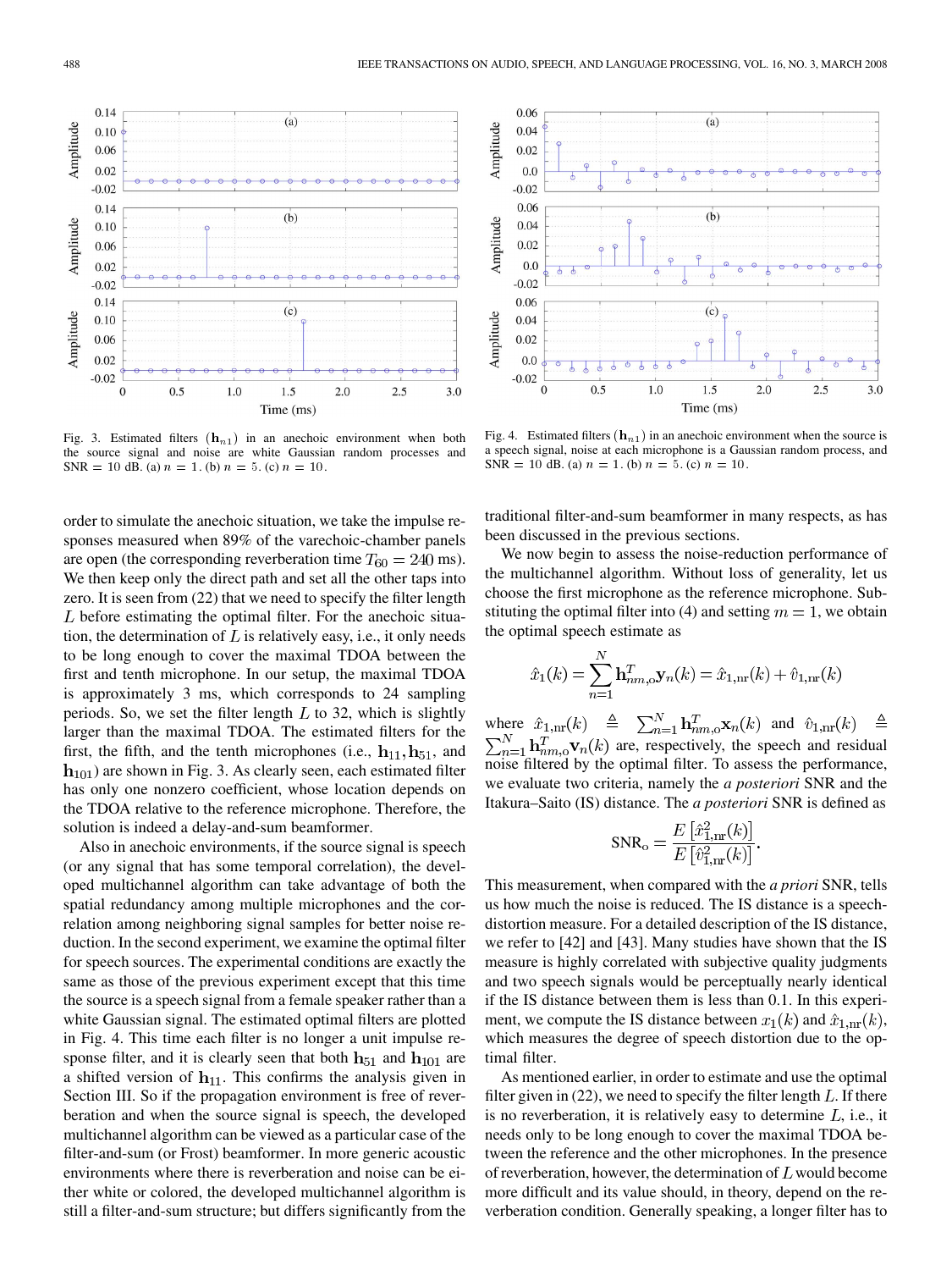

Fig. 5. The *a posteriori* SNR and IS distance, both as a function of the filter length L. (a)  $T_{60} = 240$  ms and (b)  $T_{60} = 580$  ms. The source is a speech signal from a female speaker; the background noise at each microphone is a computer-generated white Gaussian process, and  $SNR = 10$  dB. The fitting curve is a second-order polynomial.

be used if the environment is more reverberant. The next experiment investigates the impact of the filter length on the algorithm performance. Here, to eliminate the effect due to noise estimation, we assume that the statistics of the noise signals are known *a priori*. We consider two cases. In the first case, 89% of the chamber panels are open. The corresponding reverberation time  $T_{60}$  is approximately 240 ms. The results are plotted in Fig. 5. One can see from Fig. 5(a) that the *a posteriori* SNR  $(in dB)$  increases with  $L$ . So, the longer the filter, the more the noise reduction. Contrary to SNR<sub>o</sub>, the IS distance decreases with  $L$ . This is understandable, since as  $L$  increases, we will get a better prediction of  $x_n(k)$  from  $x_1(k)$ . Consequently, as  $L$  increases, the algorithm achieves more noise reduction and causes less speech distortion. We also see from Fig. 5(a) that the *a posteriori* SNR (in dB) increases almost linearly with  $L$ . Unlike the SNR curve, the relationship between the IS distance and the filter length  $L$  is not linear. Instead, the curve first decreases quickly as the filter length increases, and then continues to decrease but at a slower rate. After  $L = 250$ , continuing to increase  $L$  does not seem to further decrease the IS distance. So,

from a speech-distortion point of view,  $L = 250$  is long enough for reasonably good performance.

Now we change the reverberation condition by opening 30% of the chamber panels and the corresponding reverberation time  $T_{60}$  is approximately 580 ms. The results are plotted in Fig. 5(b). Again, we see that the *a posteriori* SNR increases with  $L$ , whereas the IS distance decreases with  $L$ . Similar to the previous experiment, we see that after  $L = 250$ , further increasing  $L$  does not significantly reduce the IS distance. So we see again that  $L = 250$  is long enough for reasonably good noise-reduction performance.

Comparing Figs. 5(a) and (b), one can see that with the same filter length  $L$ , the *a posteriori* SNRs in the two reverberation conditions are similar, which demonstrates the robustness of the proposed algorithm with respect to reverberation. However, the IS distance for  $T_{60} = 580$  ms is much higher than that for  $T_{60} =$ 240 ms. This is, of course, understandable. As the environment becomes more reverberant, the prediction of  $\mathbf{x}_n(k)$  from  $\mathbf{x}_1(k)$ would become more difficult. However, for  $L \geq 250$ , we see that the IS distance in both conditions is less than 0.1, which is rather small, as this level of speech distortion is perceptually almost negligible.

Another important factor that would affect the algorithm performance is the number of microphones. The next experiment investigates the impact of the number of microphones on the noise-reduction performance. From the previous results, we see that good performance was achieved when the filter length  $L$  is 250 or longer. Note that when we increase the filter length, the computational complexity of the algorithm also grows. In addition, we also need more data to achieve a robust estimate of the covariance matrices. Therefore, the selection of filter length is basically a compromise between the noise-reduction performance and the complexity and robustness of the algorithm. In this experiment, we set  $L = 250$ . In addition, we assume again that the statistics of the noise signals are known *a priori*. The results are presented in Fig. 6.

If there is no reverberation, we can see, from Fig. 6(a) that the *a posteriori* SNR increases (in dB) linearly with the number of microphones. So the more the microphones, the higher the SNR. In the anechoic propagation situation, the signal observed at one microphone can, in principle, be perfectly predicted from the signal received at another microphone. So, there should be no speech distortion and the IS distance should be zero. However, we see that there is some minor speech distortion, and the IS distance grows with the number of microphones. This is because we use a square matrix in (16) to predict a frame of signal  $x_n(k)$ , i.e.,  $\mathbf{x}_n(k)$  from a frame of signal  $\mathbf{x}_1(k)$ . In our setup, most of the samples in  $x_n(k)$  can be perfectly predicted from  $\mathbf{x}_1(k)$ . However, there are a small number of samples at the end of the vector  $\mathbf{x}_n(k)$  that cannot be predicted (the number depends the TDOA). It is this small unpredictable part that causes some speech distortion. Since we use a linear array, the TDOA between  $x_n(k)$  and  $x_1(k)$  increases with n. Therefore, the IS distance increases with  $N$ .

In a reverberant environment, we see from Fig. 6(b) that the *a posteriori* SNR also increases with the number of microphones. Similar to the previous experiment, the IS distance grows slightly as more microphones are used. The reason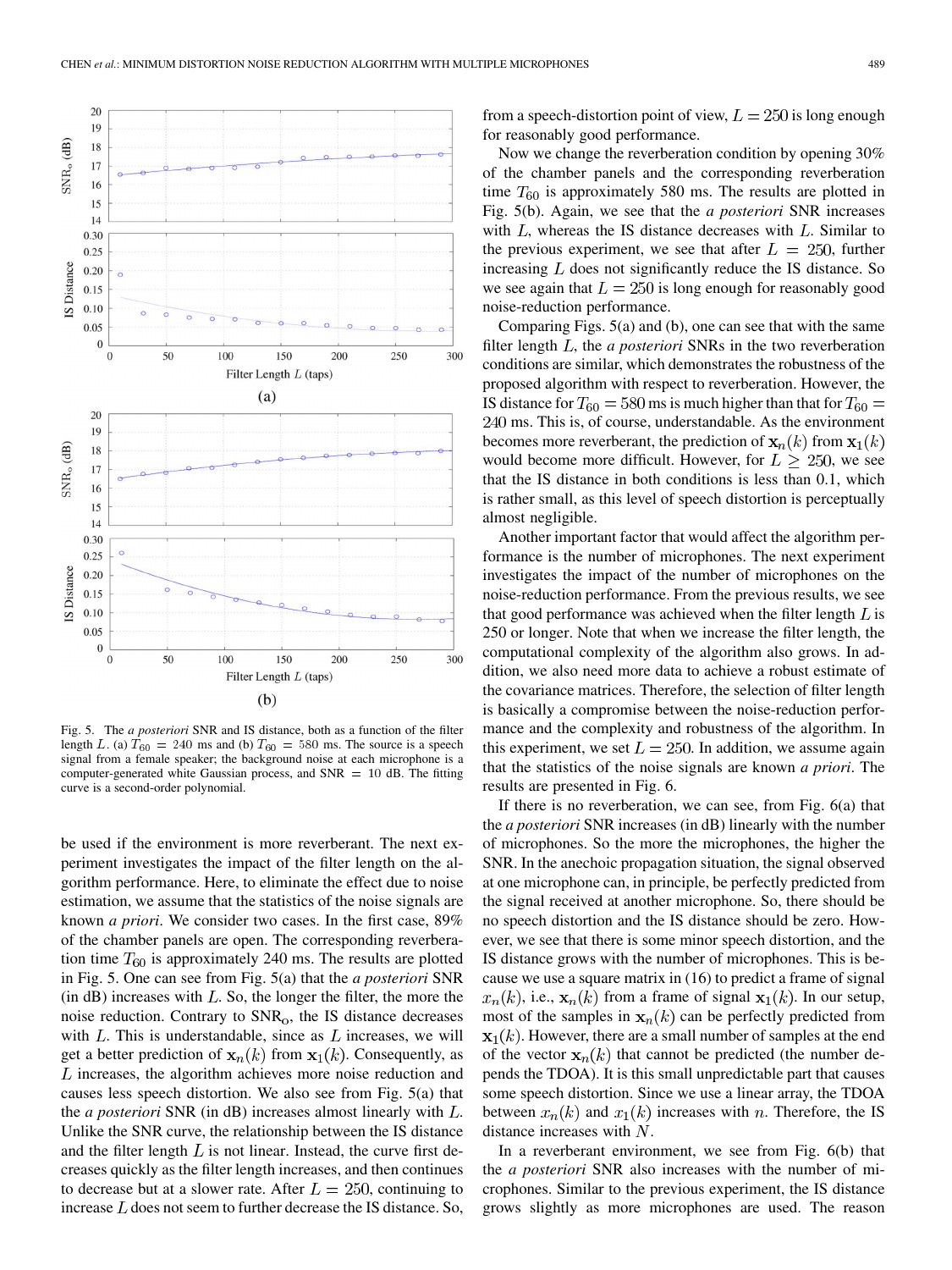



Fig. 6. The *a posteriori* SNR and IS distance, both as a function of the number of microphones  $N$ . (a) In a condition where there is no reverberation and (b) in a reverberation condition with  $T_{60} = 380$  ms. The source is a speech signal from a female speaker, and the background noise at each microphone is a computergenerated white Gaussian process with  $SNR = 10$  dB. The fitting curve is a second-order polynomial.

Fig. 7. Noise-reduction performance versus  $T_{60}$  (a) in white Gaussian noise and (b) in NYSE noise.  $L = 250$  and SNR = 10 dB. The fitting curve is a second-order polynomial.

is also attributed to the imperfect prediction of  $x_n(k)$  from  $\mathbf{x}_1(k)$ . However, we see from that beyond seven microphones, the increase of IS distance with the number of microphone is negligible. In addition, the overall IS distance is very small (less than 0.1), so the resulting speech distortion is perceptually almost negligible.

The next experiment tests the robustness of the multichannel algorithm to reverberation. The parameters used are:  $L = 250$ ,  $N = 10$ , and SNR = 10 dB. Compared with the previous experiments, this one does not assume to know the noise statistics. Instead, we developed a short-term energy-based VAD to distinguish speech-plus-noise from noise-only segments. The noise covariance matrix is then computed from the noise-only segments using a batch method and the optimal filter is subsequently estimated according to (33). We tested the algorithm in two noise conditions: computer generated white Gaussian noise and a noise signal recorded in a New York Stock Exchange (NYSE) room. (This is a nonstationary bubbling noise, which consists of sound from various sources such as speakers, telephone rings, electric fans, etc. It is recorded using a single microphone. However, for the outputs of a microphone array, we cut the whole recording into  $N$  segments, with each segment being added to one microphone.) The results are depicted in Fig. 7. We see that the *a posteriori* SNR in both situations does not vary much when the reverberation time is changed. This indeed demonstrates that the developed multichannel algorithm is very immune to reverberation. In contrast to SNR, we see that the IS distance grows with reverberation time. This result should not come as a surprise, since as the reverberation time  $T_{60}$  increases, it becomes more difficult to predict the speech observed at one microphone from that received at another microphone. As a result, a higher level of speech distortion is unavoidable.

In the final experiment, we compare the new multichannel noise-reduction approach with two widely used beamforming algorithms: a delay-and-sum and an LCMV. Here, we choose  $L = 250$  and  $N = 10$ . The noise at each microphone is white Gaussian. To use the delay-and-sum beamformer, we need to know the TDOA information. In our experiment, the real room impulse responses have been measured so we computed the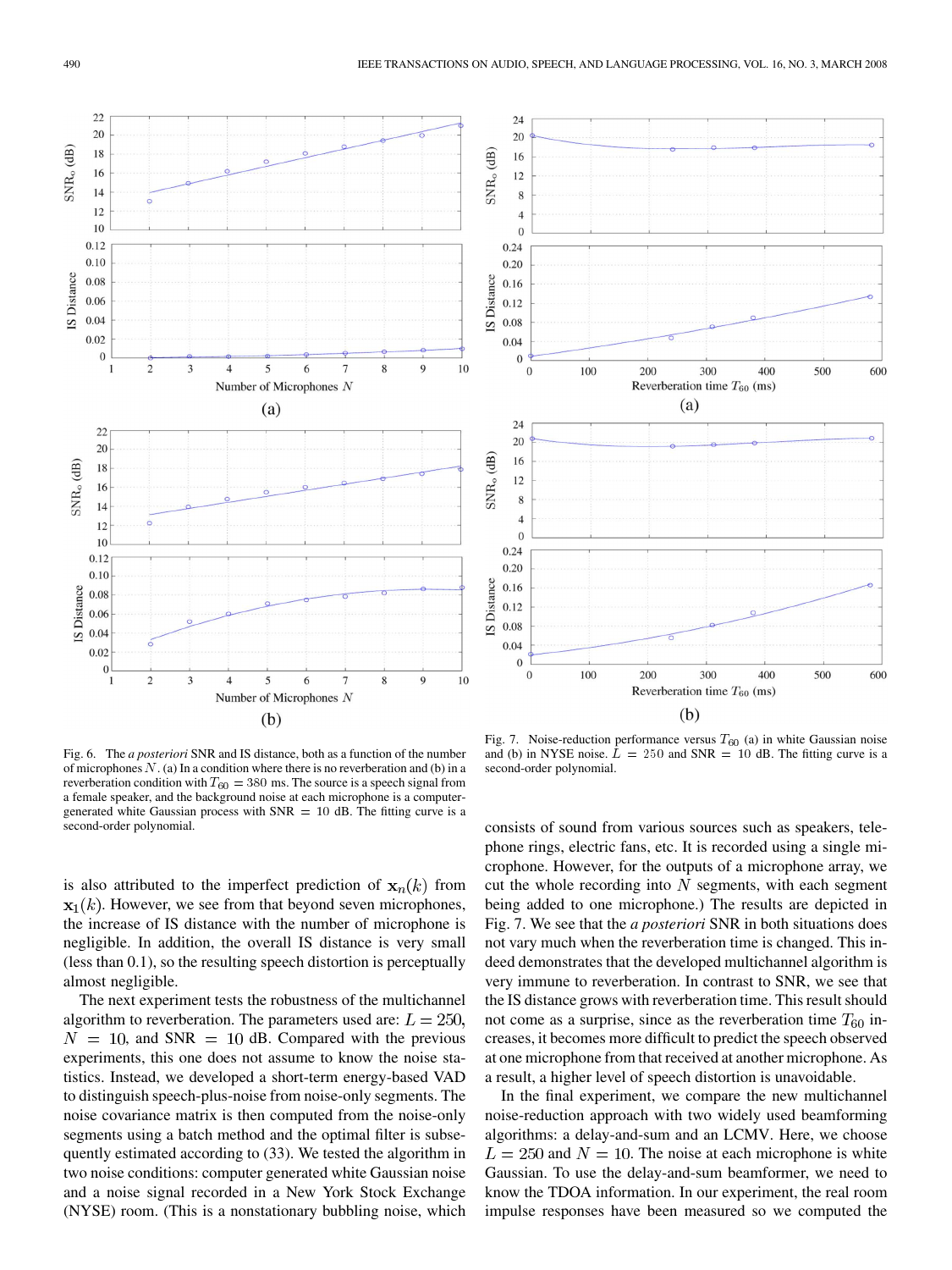|            |                           |        | New Algorithm |            | Delay-And-Sum |            |         | <b>LCMV</b> |            |                |
|------------|---------------------------|--------|---------------|------------|---------------|------------|---------|-------------|------------|----------------|
| <b>SNR</b> | Reverberation             | $L_q$  | $SNR_0$       | <b>ISD</b> | $SNR_0$       | <b>ISD</b> | $ISD^*$ | $SNR_0$     | <b>ISD</b> | $\text{ISD}^*$ |
| (dB)       | Condition                 | (taps) | (dB)          |            | (dB)          |            |         | (dB)        |            |                |
| 10         | No reverberation          | 2048   | 20.46         | 0.009      | 20.00         | 0.000      | 0.000   | 19.99       | 0.000      | 0.000          |
|            | $T_{60} = 240 \text{ ms}$ | 2048   | 17.57         | 0.047      | 16.87         | 0.225      | 0.699   | $-59.44$    | 0.6232     | 0.000          |
|            | $T_{60} = 580 \text{ ms}$ | 2048   | 17.88         | 0.089      | 14.89         | 0.292      | 0.999   | $-65.59$    | 0.9854     | 0.000          |

TABLE I PERFORMANCE OF NOISE REDUCTION AND SPEECH DISTORTION

Conditions: The source is a speech signal prerecorded from a female speaker; the background noise at each microphone is a computer-generated white Gaussian random process;  $L_g$  is the length of the room impulse responses; in the delay-and-sum method, the TDOA information is known a priori; the LCMV assumes that the room impulse responses are known a priori and the LCMV filter is constructed according to [22] [eq.  $(16)$ ] with the filter length being given in [22] [eq.  $(25)$ ]. ISD denotes the IS distance between  $x_1(k)$  and  $\hat{x}_{1,\text{nr}}(k)$ . ISD\* denotes the IS distance between  $s(k)$  and  $\hat{x}_{1,\text{nr}}(k)$ . Note that the new algorithm does not provide an estimate of the source signal, so there is no ISD\* for the new algorithm.

TDOAs by examining the direct paths of the room impulse responses. This is equivalent to saying that the TDOA information is known *a priori*. The LCMV algorithm in a reverberant room environment is given in [22]. Here, we assume that the room impulse responses are known *a priori* and we construct the LCMV filter according to  $[22]$   $[(16)]$ . Note that in our experimental setup, there is only one source in the sound field, and the number of microphones is equal to ten. In this case, it is easily checked that the LCMV solution is the same as the multiple input/output inverse theorem (MINT). The connection between LCMV and MINT is explained in [22].

It should be pointed out here that it is not easy to fairly compare the above algorithms, as they aim at estimating different signal components. Specifically, the new algorithm is formulated to estimate the speech component received at one of the multiple microphones, while the beamforming techniques focus on estimating the source signal. The only condition for a fair comparison is when the environment is free of reverberation. Such a condition, however, is not very realistic. It is often more interesting to see a comparison in reverberation conditions. In order to make comparison results more meaningful, we evaluate three performance criteria for the beamforming techniques: the *a posterori* SNR, the IS distance (ISD) between the speech component observed at the reference microphone and that in the beamforming output, and the IS distance  $(ISD^*)$  between the source signal and the speech component in the beamforming output.

The results of this experiment are shown in Table I. When there is no reverberation, one can see that all the algorithms yield similar performance. This should not come as a surprise. As a matter of fact, in an anechoic environment and if the background noise is white Gaussian, all of the algorithms will degenerate to the delay-and-sum structure, one way or another. Notice that when the environment is free of reverberation, the ISD and ISD are the same since in this case the speech component at the reference microphone is just a delayed and attenuated version of the source signal.

In reverberant environments, we see that the delay-and-sum beamformer can still improve the SNR, where the degree of improvement depends on the reverberation condition. However, this method introduces significant speech distortion. The  $ISD*$  for the LCMV method is approximately zero, which indicates that the LCMV method has achieved perfect speech dereverberation. However, the SNR with this approach has been significantly degraded. The reason behind this can be explained as follows. When there is only one source in the sound field and if the room impulse responses are known *a priori*, the LCMV is the same as the MINT method, which basically achieves speech estimation by inverting the channel matrix. This inverse process may boost the background noise and hence causes SNR degradation. In comparison, the new multichannel algorithm achieves the highest SNR gain. Additionally, the resulting ISD shows that the speech distortion with this method is almost negligible.

## VI. CONCLUSION

In this paper, we have focused on the noise-reduction problem using multiple microphones. We have formulated the problem as one of estimating the speech component received at one of the multiple microphones. We have developed two MMSE estimators, namely a sample-by-sample-based estimator and a blockbased estimator. These two estimators are closely related to each other. Specifically, the optimal filter from the sample-bysample-based method is the transpose of the first row of the optimal matrix in the block-based technique. Various experiments were carried out, and the results demonstrated that the developed techniques can achieve significant noise reduction while the resulting speech distortion is perceptually almost negligible. Compared with the traditional beamforming techniques, the developed algorithms have many appealing properties including but not limited to: they do not require the DOA information or any knowledge of either the reverberation condition or the channel impulse responses; the multiple microphones do not have to be arranged into a specific array geometry; they work the same for both the far-field and near-field cases; and they can produce very good and robust noise reduction with minimum speech distortion in practical environments.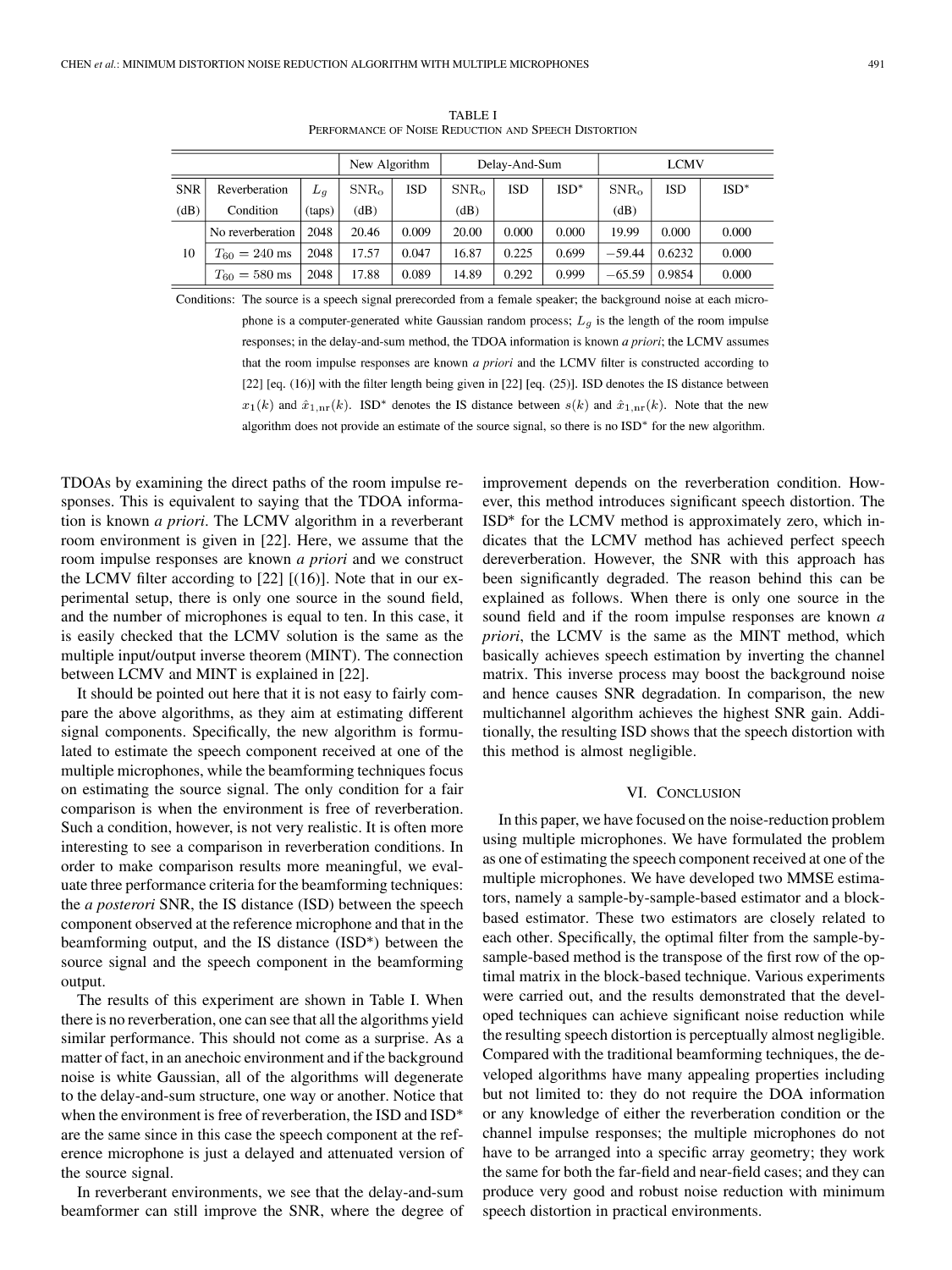## **REFERENCES**

- [1] M. R. Schroeder, "Apparatus for suppressing noise and distortion in communication signals," U.S. Patent No. 3 180 936, 1965, filed Dec. 1, 1960, issued Apr. 27.
- [2] M. R. Schroeder, "Processing of communication signals to reduce effects of noise," U.S. Patent No. 3 403 224, 1968, filed May 28, 1965, issued Sep. 24.
- [3] S. F. Boll, "Suppression of acoustic noise in speech using spectral subtraction," *IEEE Trans. Acoust., Speech, Signal Process.*, vol. ASSP-27, pp. 113–120, Apr. 1979.
- [4] J. S. Lim and A. V. Oppenheim, "Enhancement and bandwidth compression of noisy speech," *Proc. IEEE*, vol. 67, no. 12, pp. 1586–1604, Dec. 1979.
- [5] J. S. Lim*, Speech Enhancement*. Englewood Cliffs, NJ: Prentice-Hall, 1983.
- [6] P. Vary, "Noise suppression by spectral magnitude estimation—mechanism and theoretical limits," *Signal Process.*, vol. 8, pp. 387–400, Jul. 1985.
- [7] W. Etter and G. S. Moschytz, "Noise reduction by noise-adaptive spectral magnitude expansion," *J. Audio Eng. Soc.*, vol. 42, pp. 341–349, May 1994.
- [8] Y. Ephraim and H. L. Van Trees, "A signal subspace approach for speech enhancement," *IEEE Trans. Speech Audio Process.*, vol. 3, no. 4, pp. 251–266, Jul. 1995.
- [9] Y. Ephraim and D. Malah, "Speech enhancement using a minimum-mean square error short-time spectral amplitude estimator," *IEEE Trans. Acoust., Speech, Signal Process.*, vol. ASSP-32, no. 6, pp. 1109–1121, Dec. 1984.
- [10] R. J. McAulay and M. L. Malpass, "Speech enhancement using a softdecision noise suppression filter," *IEEE Trans. Acoust., Speech, Signal Process.*, vol. ASSP-28, no. 2, pp. 137–145, Apr. 1980.
- [11] P. J. Wolfe and S. J. Godsill, "Simple alternatives to the ephraim and malah suppression rule for speech enhancement," in *Proc. IEEE ICASSP*, 2001, pp. 496–499.
- [12] K. K. Paliwal and A. Basu, "A speech enhancement method based on Kalman filtering," in *Proc. IEEE ICASSP*, 1987, pp. 177–180.
- [13] S. Gannot, D. Burshtein, and E. Weinstein, "Iterative and sequential kalman filter-based speech enhancement algorithms," *IEEE Trans. Speech Audio Process.*, vol. 6, no. 4, pp. 373–385, Jul. 1998.
- [14] Y. Ephraim, D. Malah, and B.-H. Juang, "On the application of hidden Markov models for enhancing noisy speech," *IEEE Trans. Acoust., Speech, Signal Process.*, vol. 37, no. 12, pp. 1846–1856, Dec. 1989.
- [15] Y. Ephraim, "Statistical-model-based speech enhancement systems," *Proc. IEEE*, vol. 80, no. 19, pp. 1526–1555, Oct. 1992.
- [16] J. Chen, J. Benesty, Y. Huang, and S. Doclo, "New insights into the noise reduction Wiener filter," *IEEE Trans. Audio, Speech, Lang. Process.*, vol. 14, no. 4, pp. 1218–1234, Jul. 2006.
- [17] S. A. Schelkunoff, "A mathematical theory of linear arrays," *Bell Syst. Tech. J.*, vol. 22, pp. 80–107, Jan. 1943.
- [18] D. B. Ward, R. C. Williamson, and R. A. Kennedy, "Broadband microphone arrays for speech acquisition," *Acoust. Australia*, vol. 26, pp. 17–20, Apr. 1998.
- [19] O. L. Frost, "An algorithm for linearly constrained adaptive array processing," *Proc. IEEE*, vol. 60, no. 8, pp. 926–935, Aug. 1972, III.
- [20] H. Cox, R. Zeskind, and M. Owen, "Robust adaptive beamforming," *IEEE Trans. Acoust., Speech, Signal Process.*, vol. 35, no. 10, pp. 1365–1376, Oct. 1987.
- [21] J. Capon, "High resolution frequency-wavenumber spectrum analysis," *Proc. IEEE*, vol. 57, no. 8, pp. 1408–1418, Aug. 1969.
- [22] J. Benesty, J. Chen, Y. Huang, and J. Dmochowski, "On microphonearray beamforming from a MIMO acoustic signal processing perspective," *IEEE Trans. Audio, Speech, Lang. Process.*, vol. 15, no. 3, pp. 1053–1065, Mar. 2007.
- [23] M. Brandstein and D. B. Ward, Eds.*, Microphone Arrays: Signal Processing Techniques and Applications*. Berlin, Germany: Springer-Verlag, 2001.
- [24] C. W. Jim, "A comparison of two LMS constrained optimal array structures," *Proc. IEEE*, vol. 65, no. 12, pp. 1730–1731, Dec. 1977.
- [25] L. J. Griffiths and C. W. Jim, "An alternative approach to linearly constrained adaptive beamforming," *IEEE Trans. Antennas Propagat.*, vol. AP-30, no. 1, pp. 27–34, Jan. 1982.
- [26] J. L. Flanagan, J. D. Johnson, R. Zahn, and G. W. Elko, "Computersteered microphone arrays for sound transduction in large rooms," *J. Acoust. Soc. Amer.*, vol. 75, pp. 1508–1518, Nov. 1985.
- [27] M. M. Sondhi and G. W. Elko, "Adaptive optimization of microphone arrays under a nonlinear constraint," in *Proc. IEEE ICASSP*, 1986, pp. 19.9.1–19.9.4.
- [28] B. D. Van Veen and K. M. Buckley, "Beamforming: A versatile approach to spatial filtering," *IEEE ASSP Mag.*, vol. 5, no. 2, pp. 4–24, Apr. 1988.
- [29] W. Herbordt and W. Kellermann, "Adaptive beamforming for audio signal acquisition," in *In Adaptive Signal Processing: Applications to Real-World Problems*, J. Benesty and Y. Huang, Eds. Berlin, Germany: Springer-Verlag, 2003, ch. 6, pp. 155–194.
- [30] K. M. Buckley, "Broad-band beamforming and the generalized sidelobe canceller," *IEEE Trans. Acoust., Speech, Signal Process.*, vol. ASSP-34, no. 5, pp. 1322–1323, Oct. 1986.
- [31] S. Werner, J. A. Apolinário, and M. L. R. de Campos, "On the equivalence of RLS implementations of LCMV and GSC processors," *IEEE Signal Process. Lett.*, vol. 10, pp. 356–359, Dec. 2003.
- [32] M. Miyoshi and Y. Kaneda, "Inverse filtering of room acoustics," *IEEE Trans. Acoust., Speech, Signal Process.*, vol. 36, no. 2, pp. 145–152, Feb. 1988.
- [33] S. Gannot, D. Burshtein, and E. Weinstein, "-Signal enhancement using beamforming and nonstationarity with applications to speech," *IEEE Trans. Signal Process.*, vol. 49, no. 8, pp. 1614–1626, Aug. 2001.
- [34] S. Doclo and M. Moonen, "GSVD-based optimal filtering for single and multimicrophone speech enhancement," *IEEE Trans. Signal Process.*, vol. 50, no. 9, pp. 2230–2244, Sep.. 2002.
- [35] S. Gannot and I. Cohen, "Speech enhancement based on the general transfer function GSC and postfiltering," *IEEE Trans. Speech Audio Process.*, vol. 12, no. 6, pp. 561–571, Nov. 2004.
- [36] S. Gannot, D. Burshtein, and E. Weinstein, "Analysis of the power spectral deviation of the general transfer function GSC," *IEEE Trans. Signal Process.*, vol. 52, no. 4, pp. 1115–1121, Apr. 2004.
- [37] O. Shalvi and E. Weinstein, "System identification using nonstationary signals," *IEEE Trans. Signal Process.*, vol. 44, no. 8, pp. 2055–2063, Aug. 1996.
- [38] I. Cohen, "Relative transfer function identification using speech signals," *IEEE Trans. Speech Audio Process.*, vol. 12, no. 5, pp. 451–459, Sep. 2004.
- [39] I. Cohen, "Identification of speech source coupling between sensors in reverberant noisy environments," *IEEE Signal Process. Lett.*, vol. 11, no. 7, pp. 613–616, Jul. 2004.
- [40] A. Härmä, "Acoustic measurement data from the varechoic chamber" Technical Memorandum, Agere Systems, Nov. 2001.
- [41] W. C. Ward, G. W. Elko, R. A. Kubli, and W. C. McDougald, "The new varechoic chamber at AT&T Bell Labs," in *Proc. Wallance Clement Sabine Centennial Symp.*, 1994, pp. 343–346.
- [42] F. Itakura and S. Saito, "A statistical method for estimation of speech spectral density and formant frequencies," *Electron. Commun. Japan*, vol. 53A, pp. 36–43, 1970.
- [43] L. R. Rabiner and B. H. Juang*, Fundamentals of Speech Recognition*. Englewood Cliffs, NJ: Prentice-Hall, 1993.



**Jingdong Chen** (M'99) received the B.S. degree in electrical engineering and the M.S. degree in array signal processing from the Northwestern Polytechnic University, Xiaan, China, in 1993 and 1995, respectively, and the Ph.D. degree in pattern recognition and intelligence control from the Chinese Academy of Sciences, Beijing, in 1998. His Ph.D. research focused on speech recognition in noisy environments. He studied and proposed several techniques covering speech enhancement and HMM adaptation by signal transformation.

From 1998 to 1999, he was with ATR Interpreting Telecommunications Research Laboratories, Kyoto, Japan, where he conducted research on speech synthesis, speech analysis, as well as objective measurements for evaluating speech synthesis. He then joined the Griffith University, Brisbane, Australia, as a Research Fellow, where he engaged in research in robust speech recognition, signal processing, and discriminative feature representation. From 2000 to 2001, he was with ATR Spoken Language Translation Research Laboratories, Kyoto, where he conducted research in robust speech recognition and speech enhancement. He joined Bell Laboratories, Murray Hill, NJ, as a Member of Technical Staff in July 2001. His current research interests include adaptive signal processing, speech enhancement, adaptive noise/echo cancellation, microphone array signal processing, signal separation, and source localization. He coauthored the book *Acoustic MIMO Signal Processing* (Springer-Verlag, 2006). He is a coeditor/coauthor of the book *Speech Enhancement* (Springer-Verlag, 2005) and a section editor of the reference *Springer Handbook of Speech Processing* (Springer-Verlag, 2007).

Dr. Chen is the recipient of a 1998–1999 research grant from the Japan Key Technology Center, and the 1996–1998 President's Award from the Chinese Academy of Sciences.